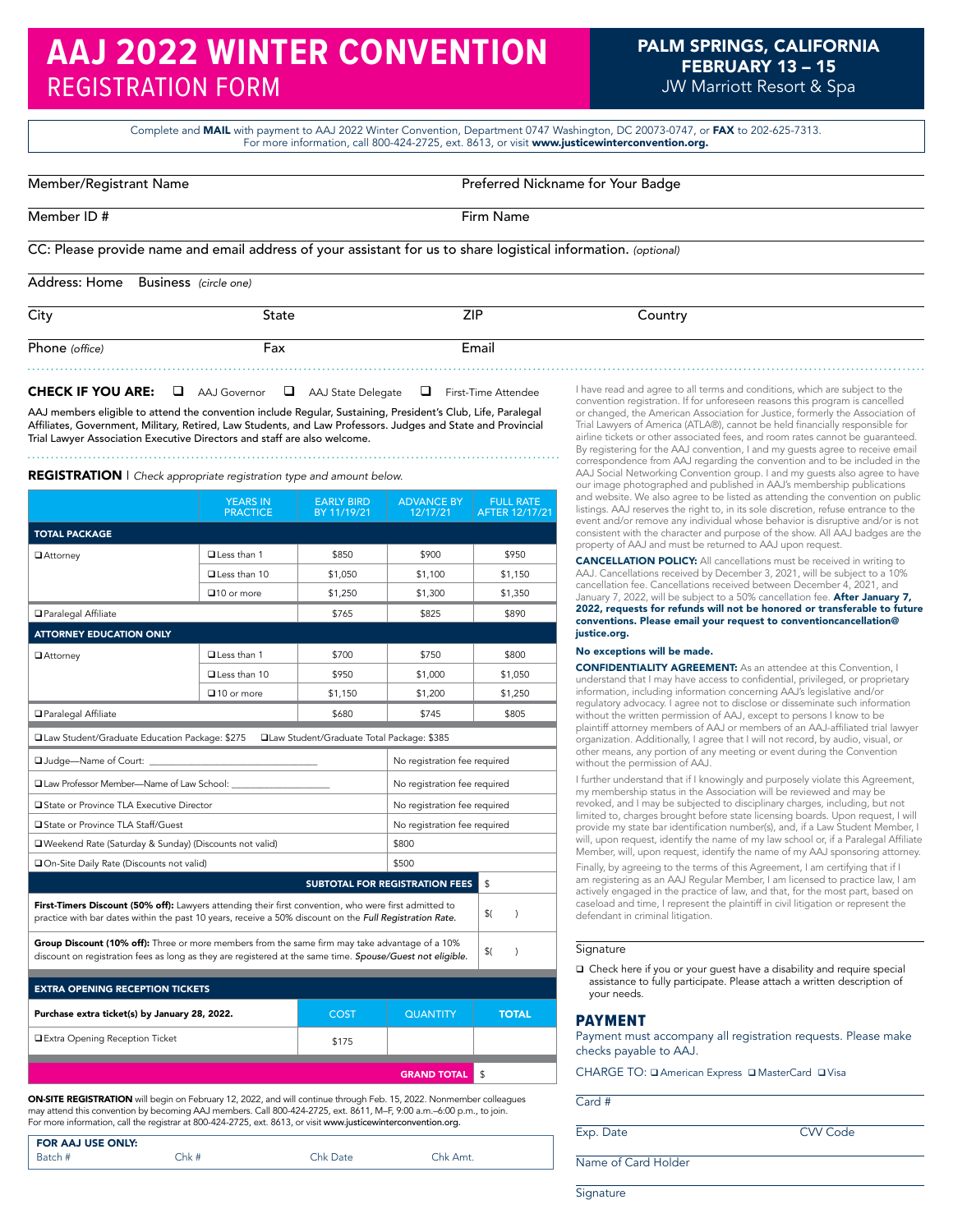### EVENT HEALTH PROTOCOL AND NOTIFCATION

We will update this information regularly and email updates as protocols change so you know what to expect before you arrive. All guests must abide by the health and safety protocols for the program. All protocols are subject to change.

All participants (attendees, members, guests, exhibitors, sponsors, and vendors) must provide proof of vaccination for the in-person event. Accommodations may be offered on a case-by-case basis for any in-person participant who is unable to be vaccinated due to medical or religious exemptions. Fully vaccinated individuals are defined per the CDC ([click here for details](https://www.cdc.gov/coronavirus/2019-ncov/vaccines/fully-vaccinated.html)).

## ADDITIONAL PROTOCOLS AND INFORMATION:

- Daily temperature checks and health survey may be required
- Hand sanitizer and frequent handwashing is encouraged
- Additional health quidelines may be added and are subject to change

Please be aware of the latest health and safety guidelines for our location and venue:

- <https://www.palmspringsca.gov/government/covid-19-updates>
- <https://whattoexpect.marriott.com/ctdca>
- <https://covid19.ca.gov/>

Attendance at this event is voluntary. By registering for the event, you acknowledge that you are not required to attend this event and that, if you choose to do so, you are attending such event voluntarily. You further acknowledge the following:

- There is a risk that you may be exposed or infected with COVID-19 by attending the event;
- Such exposure or infection may result in personal injury, illness, permanent disability, and death; and
- The risk of such exposure or infection by attending the event may result from the actions, omissions, or negligence of yourself and others, including, but not limited to other attendees.